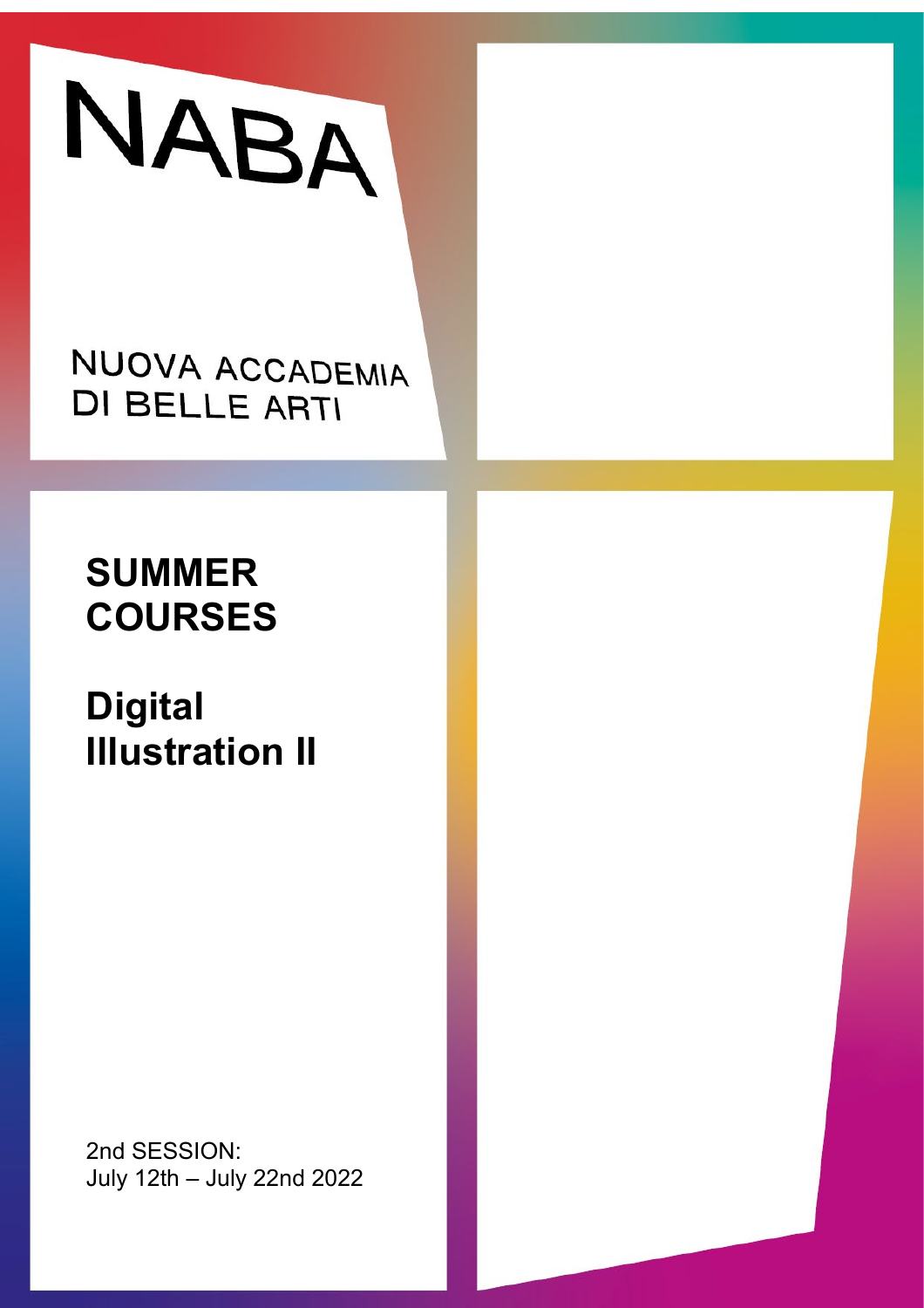

### **DIGITAL ILLUSTRATION II**

School: NABA, Nuova Accademia di Belle Arti Address: Via Darwin 20, 20143 Milan, Italy Phone: +39.02.973.192 E-mail: [summer@naba.it](mailto:summer@naba.it) **Course Structure**: 45 hours – 9 lesson days ECTS: 3 ECTS credits\*

\*ECTS credits only awarded to university students or participants who are completing or have completed a university or academic study path

**TITLE – AREA** Digital Illustration II (intermediate level)

#### **COURSE TEACHERS**

Marco Pochetti

#### **COURSE DESCRIPTION**

Introduction to motion graphics using Adobe After Effects. During all practical and theoretical lessons, we will discover the entire production pipeline to finalize an animation.

#### **COURSE OBJECTIVES**

The main aim of this course is to allow students to acquire all the basic principles to create animated clips. Different techniques and approaches will be shown to get the desired result.

#### **ADMISSION REQUIREMENTS**

Basic knowledge of Adobe Photoshop and Adobe Illustrator

#### **OUTPUT**

At the end of this course you'll make a series of mini clip related to all the subjects seen in class and as a "final project", a portfolio video where you'll present yourself.

**LIST OF MATERIALS AND TOOLS** 

No materials needed

#### **ATTENDANCE POLICY**

Class attendance is required for successful completion of the course. Attendance will be taken every class period. On the last day of classes, instructors will issue a **Certificate of successful attendance only to all students who completed at least 80% of the course.**

**COURSE POLICY**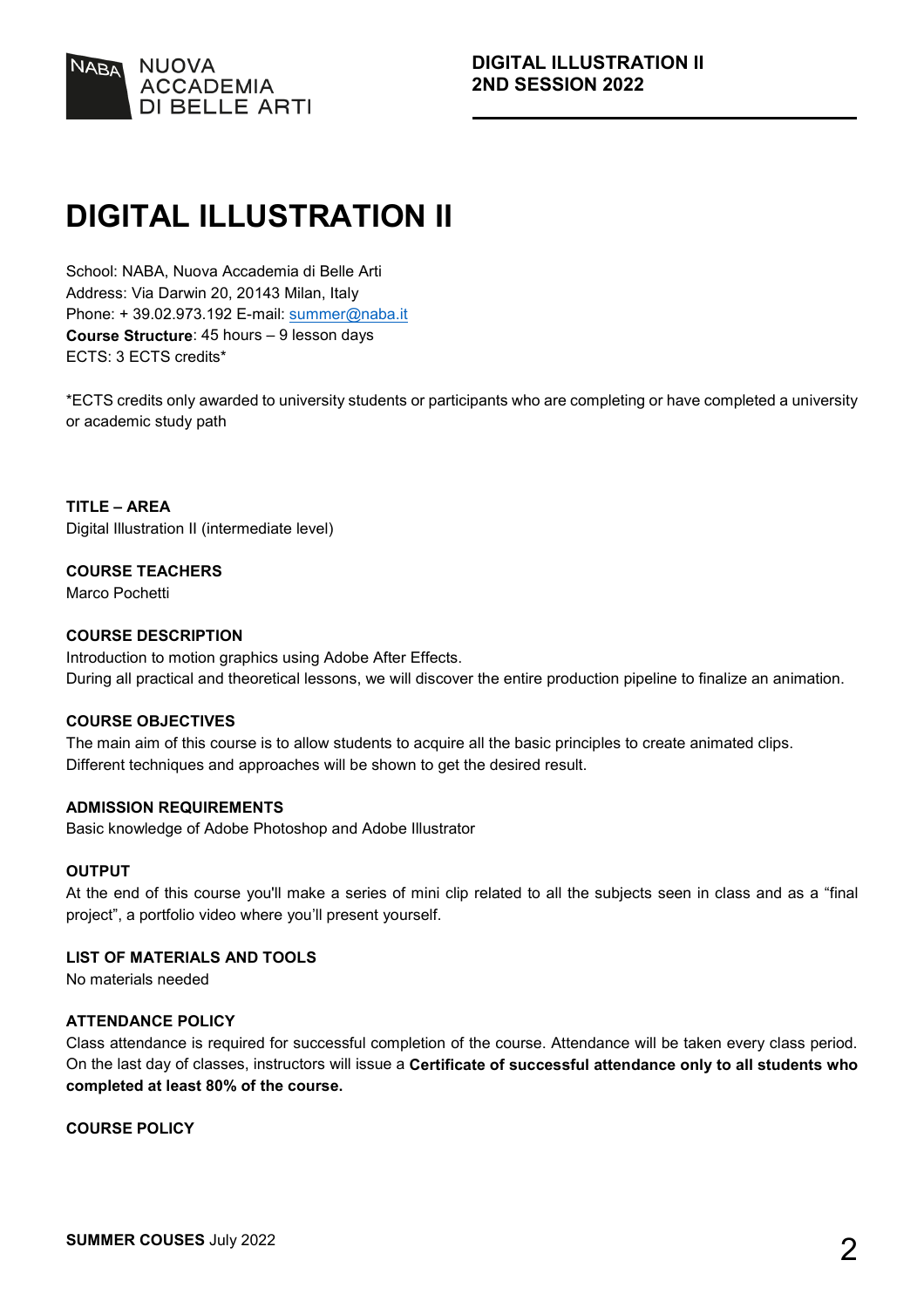

The Faculty of NABA takes Academic integrity seriously. Instances of academic dishonesty such as plagiarism won't be tolerated.

Mobile phones will be kept switched off all the time during class. Use of laptop during classes for personal purposes is forbidden.

#### **TEACHING METHODS**

Every lesson will focus on a specific topic. By alterning practical examples and theorical explanations will serve to give the widest possible overview.

#### **TEACHER'S SHORT BIO**

The important thing, is that it moves well!

This is surely the phrase that best describes my work. To every element it's "character".

Hi! I'm Marco and I'm a motion designer and 3D artist freelance. My specialization is in the adv and brand field. During the last 15 years I've been working within the biggest communication agency in Milan and worked for internationals brands.

#### **Grading**

Total number of ECTS assigned for the successful completion of the course: 3 ECTS

|              | <b>Grading Weights</b>                    | <b>Grading Scale</b> |                       |
|--------------|-------------------------------------------|----------------------|-----------------------|
|              |                                           |                      |                       |
|              | Attendance                                | 30%                  | Excellent = $90-100$  |
| 2.           | <b>Participation and Creative Process</b> | 40 %                 | $Good = 80-89$        |
|              | 3. Final work / Final presentation        | 30%                  | Average = $70-79$     |
|              |                                           |                      | Below Average = 60-69 |
| <b>TOTAL</b> |                                           | 100 %                | Poor = $59$ or below  |
|              |                                           |                      |                       |

|                                                   | <b>Excellent</b><br>$90 - 100\%$                          | Good<br>$80 - 89%$                                                   | Average<br>$70 - 79%$                                                        | <b>Below Average</b><br>$60 - 69\%$                                       | <b>Poor Below</b><br>60%                                               |
|---------------------------------------------------|-----------------------------------------------------------|----------------------------------------------------------------------|------------------------------------------------------------------------------|---------------------------------------------------------------------------|------------------------------------------------------------------------|
| <b>Attendance</b><br>(30%)                        | On time, perfect<br>attendance                            | Seldom late:<br>attended<br>between 95%<br>and 90 % of the<br>course | Occasionally<br>late: attended<br>between 90 %<br>and $85%$ of the<br>course | Occasionally<br>late: attended<br>between 85%<br>and 80% of the<br>course | Frequently late,<br>attended less<br>than 80% of the<br>course: FAILED |
| Participation<br>and Creative<br>Process $(40 %)$ | Demonstrates<br>strong<br>understanding<br>of the topic & | Shows good<br>grasp of the<br>topic & good<br>research               | Exhibits average<br>comprehension<br>of the topic &                          | Shows some<br>awareness of<br>the topic &<br>below average                | Has shallow<br>insight into the<br>topic & poor                        |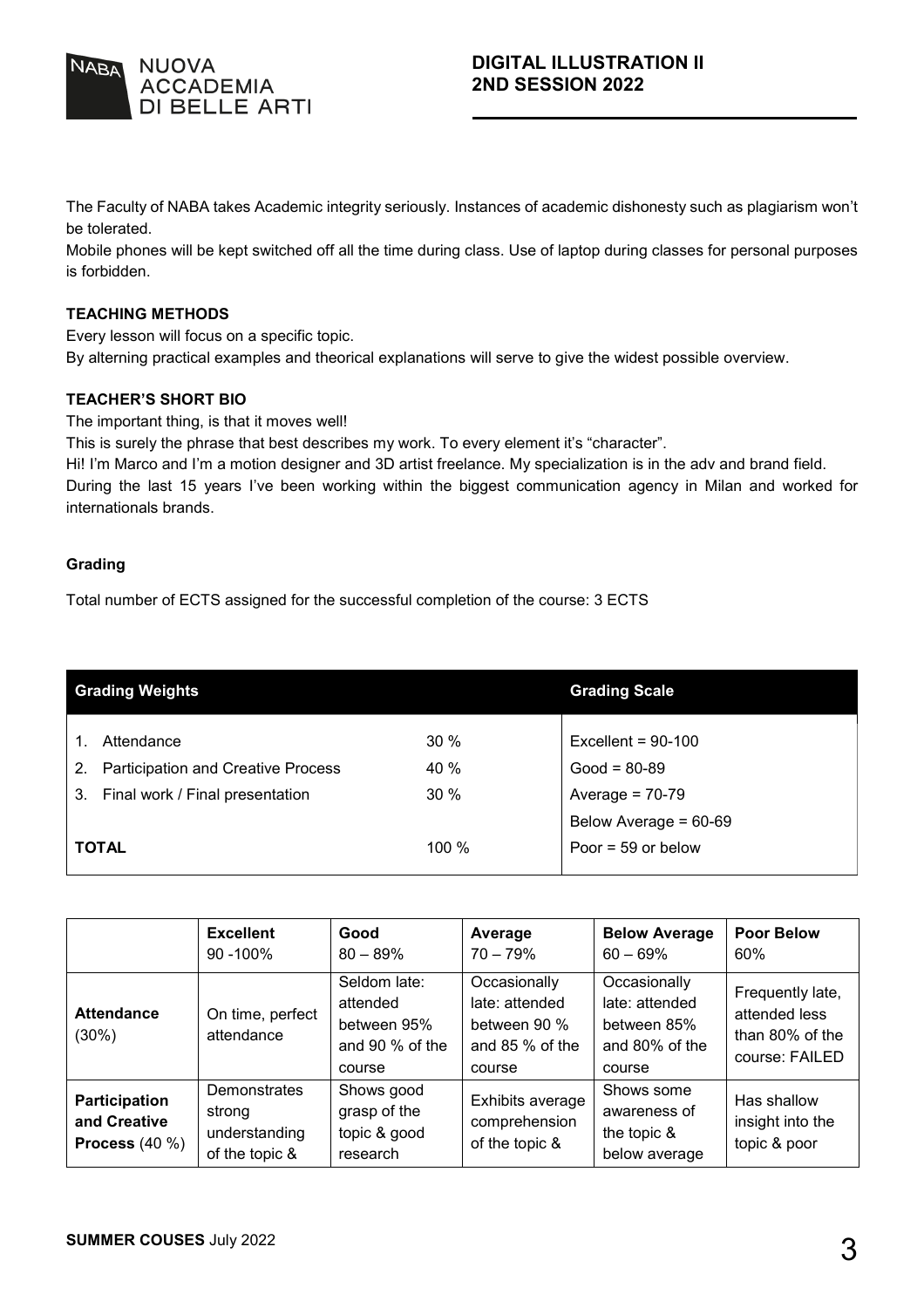

|                                                                            | thorough,<br>creative<br>research                                                                 |                                                                                                   | average<br>research                                                                 | awareness of<br>research                                                                            | grasp of<br>research                                                             |
|----------------------------------------------------------------------------|---------------------------------------------------------------------------------------------------|---------------------------------------------------------------------------------------------------|-------------------------------------------------------------------------------------|-----------------------------------------------------------------------------------------------------|----------------------------------------------------------------------------------|
| Original<br><b>Project (Final</b><br>work/ Final<br>presentation)<br>(30%) | <b>Exhibits</b><br>exceptional<br>analysis of<br>concepts &<br>production of<br>original proposal | <b>Exhibits</b><br>exceptional<br>analysis of<br>concepts &<br>production of<br>original proposal | Exhibits average<br>analysis of<br>concepts &<br>production of<br>original proposal | <b>Exhibits below</b><br>average<br>analysis of<br>concepts &<br>production of<br>original proposal | Exhibits poor<br>analysis of<br>concepts &<br>production of<br>original proposal |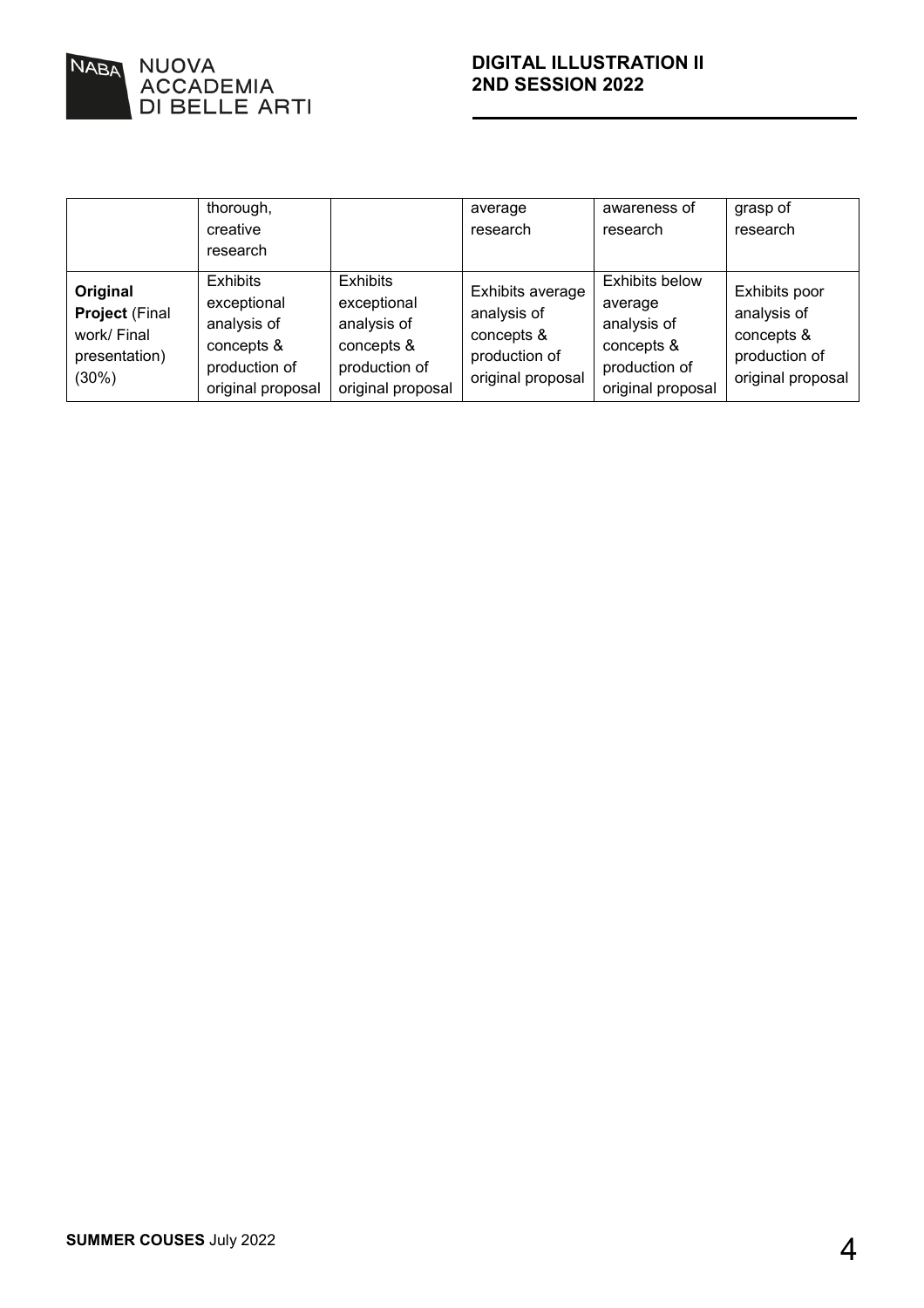

### **Course Schedule\***

#### **1ST WEEK**

| <b>Day</b>         | <b>Time</b> | <b>Professor</b>  | $\mathsf{h}$ | Lesson-subject                                                                                                                   |  |
|--------------------|-------------|-------------------|--------------|----------------------------------------------------------------------------------------------------------------------------------|--|
| Day 1<br>Tuesday   |             | <b>NABA Staff</b> |              | Welcome and Registration                                                                                                         |  |
|                    |             |                   |              |                                                                                                                                  |  |
|                    |             |                   |              |                                                                                                                                  |  |
| Day 2<br>Wednesday |             | Pochetti Marco    |              | First look to the software and production<br>pipeline.<br>The interface.<br>Folders Structure.<br>Managing assets.<br>Keyframes. |  |
|                    |             | Pochetti Marco    |              | In Class exercises                                                                                                               |  |
|                    |             |                   |              |                                                                                                                                  |  |
| Day 3<br>Thursday  |             | Pochetti Marco    |              | Import Illustrator files<br>Parenting layers<br>Masks and nested timelines                                                       |  |
|                    |             | Pochetti Marco    |              | In Class exercises                                                                                                               |  |
|                    |             |                   |              |                                                                                                                                  |  |
| Day 4<br>Friday    |             | Pochetti Marco    |              | Import Photoshop files<br>Scripting                                                                                              |  |
|                    |             | Pochetti Marco    |              | In Class exercises                                                                                                               |  |